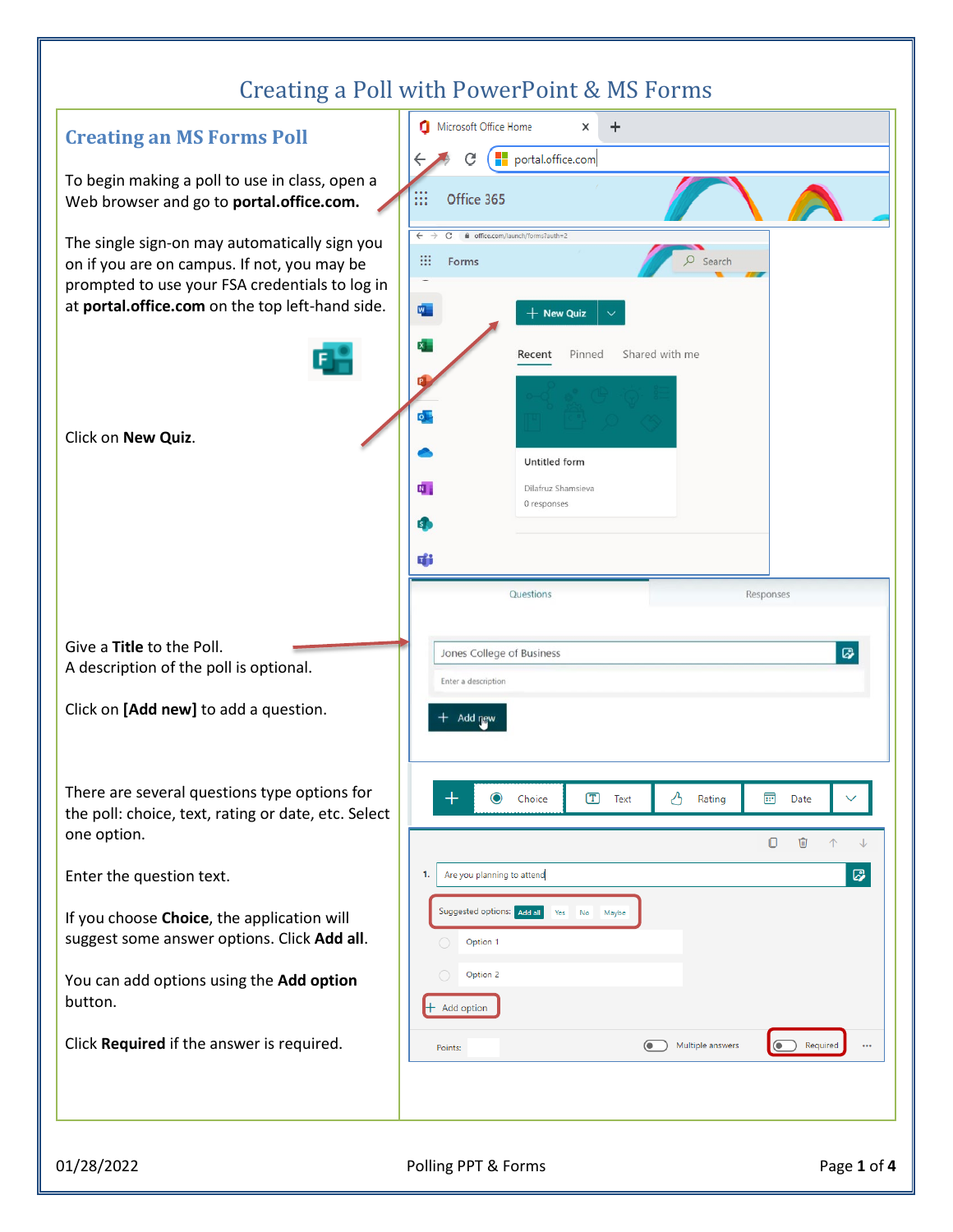

01/28/2022 Polling PPT & Forms Page **2** of **4**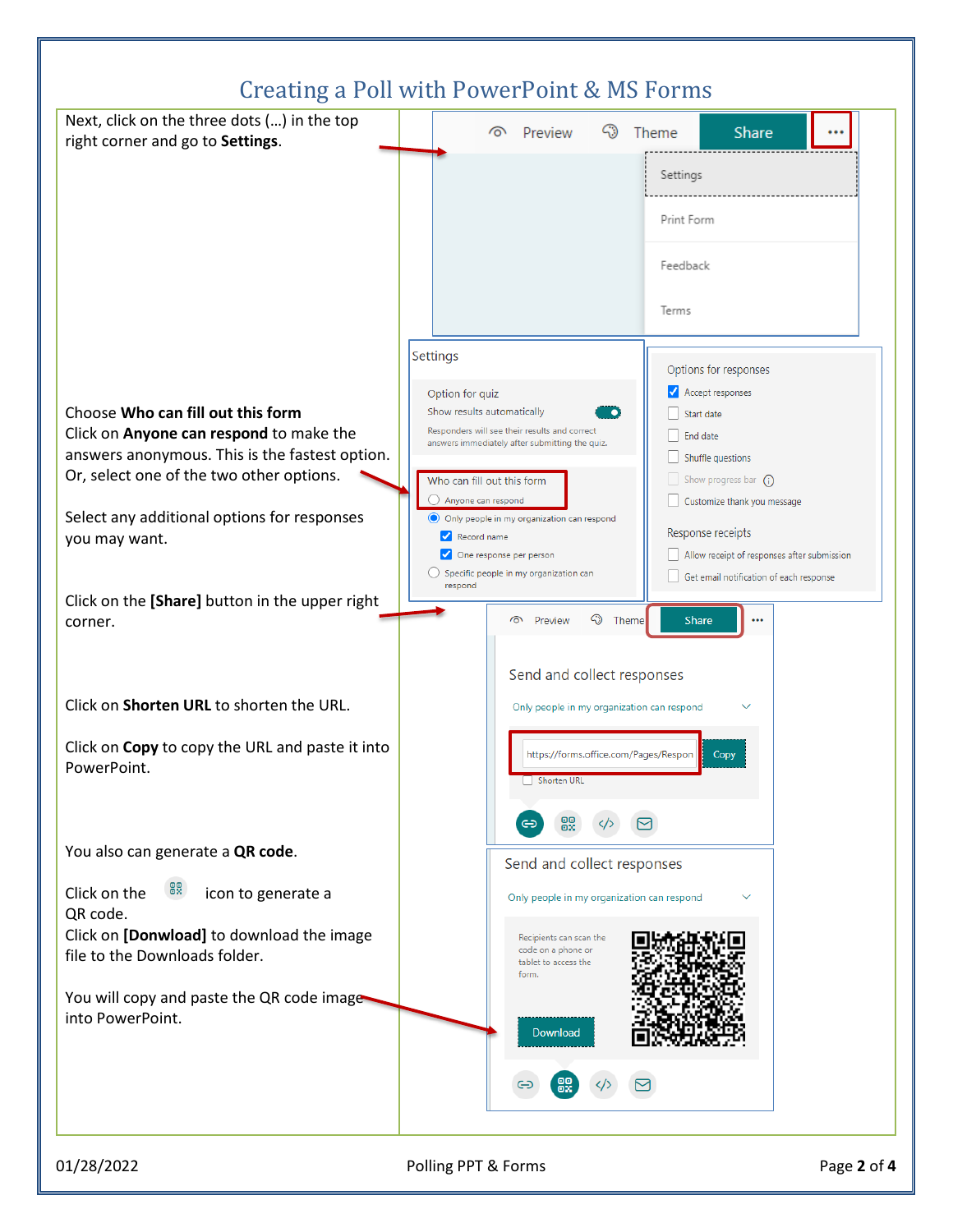